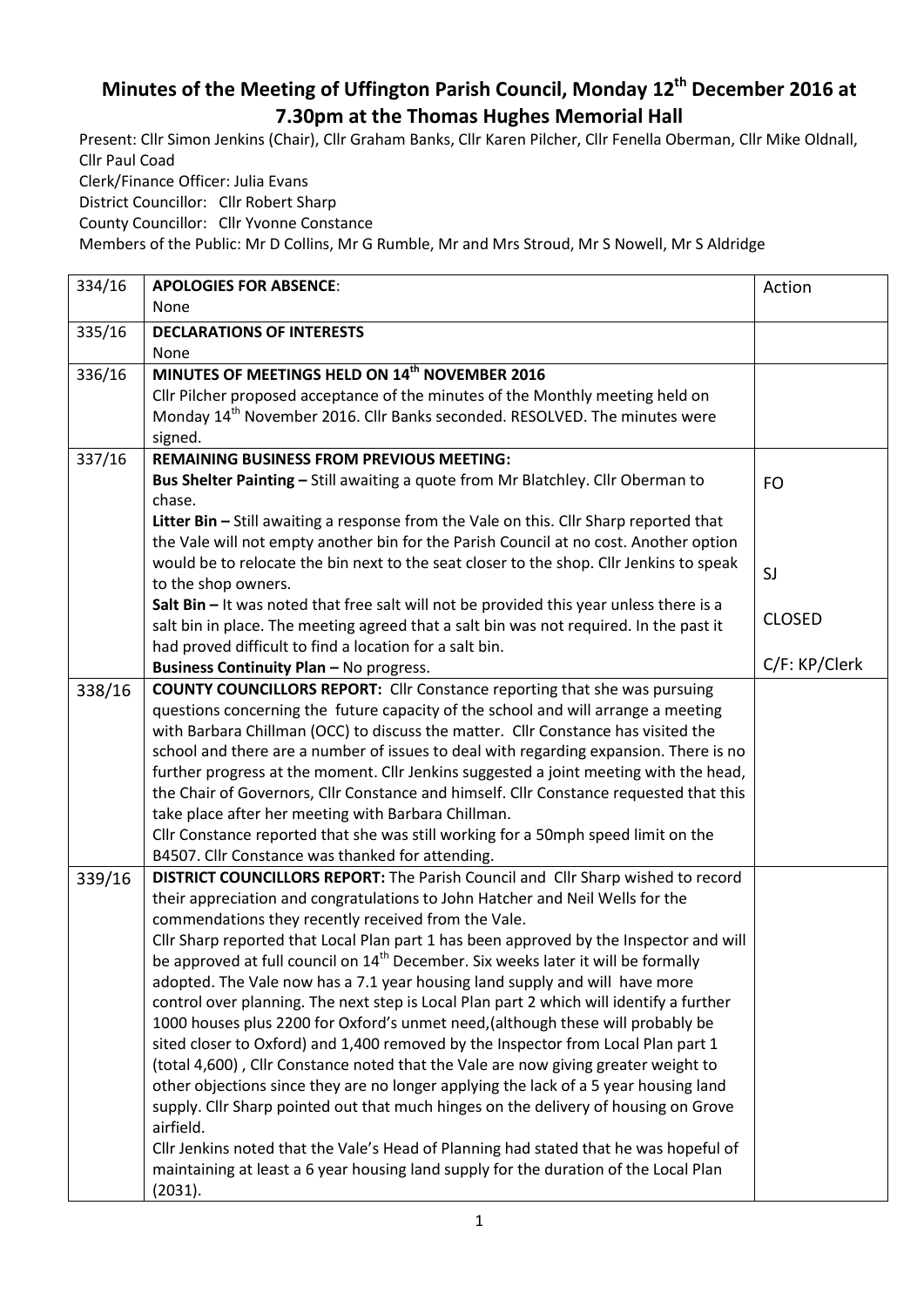| 340/16 | POLICE REPORT: A report for the district was circulated by email.                                 |          |
|--------|---------------------------------------------------------------------------------------------------|----------|
| 341/16 | <b>OPEN FORUM:</b>                                                                                |          |
|        | Mrs Stroud raised her objections to the proposals for the development at                          |          |
|        | Fawler/Station Road. Cllr Jenkins stated that the Parish Council cannot take any                  |          |
|        | action until a planning application is submitted. Mr Nowell raised a concern that                 |          |
|        | major developments were running ahead of the Neighbourhood Plan. Cllr Constance                   |          |
|        | made it clear that the submission of planning applications cannot wait for the                    |          |
|        | Neighbourhood Plan. She noted that the commissioning of a Housing Needs                           |          |
|        | Assessment is necessary in order for the Neighbourhood Plan to be adopted. She also               |          |
|        | noted that there should be enough S106 funding to build another classroom at the                  |          |
|        | school, if justified.                                                                             |          |
|        | Mr Nowell also raised concerns about the proposal for development at Fernham                      |          |
|        | Road. The issues he raised were flood risk, sewerage problems, conservation area                  |          |
|        | and the capacity of Fernham Road.                                                                 |          |
|        | Cllr Constance noted that the Local Plan Part 2 sites will not be published until                 |          |
|        | February 2017. If Uffington is given an allocation it will be harder to object to these           |          |
|        | developments.                                                                                     |          |
|        | Cllr Pilcher asked how the Parish Council could communicate planning issues better.               |          |
|        | Mr Nowell suggested a leaflet drop. Cllr Jenkins agreed to include information on a               |          |
|        | village email.                                                                                    |          |
|        | Cllr Coad questioned the situation at Craven Yard. Building has restarted. It was                 |          |
|        | noted that the Vale has requested that a new application should be submitted.                     |          |
|        | Mr Rumble thanked Cllr Sharp for the provision of a kissing gate to replace a broken              |          |
|        | stile at Jack's Lea; Redcliffe Homes will install it. He noted that the recently upgraded         |          |
|        | stile could do with a non-slip coating.                                                           |          |
|        | Mr Stroud reported that the severe bend at Uffington Station could do with a mirror               |          |
|        | for safety. Cllr Sharp reported that OCC Highways did not like installing mirrors.                |          |
|        | <b>ONGOING PROJECTS</b>                                                                           |          |
| 342/16 | Parish Council assets and Land Registry: Nothing to report.                                       |          |
| 343/16 | Station Road development: Nothing to report.                                                      |          |
| 344/16 | Proposed Housing Development on land at Fawler Road and Station Road,                             |          |
|        | Uffington. This was discussed in Open Forum, minute reference 341/16.                             |          |
| 345/16 | Proposed Housing Development on land at Fernham Road. This was discussed in                       |          |
|        | Open Forum, minute reference 341/16.                                                              |          |
| 346/16 | Community Led Plan update: A draft update has been circulated for review. Once all                | SJ/Clerk |
|        | comments have been received the document will be updated, circulated and posted                   |          |
|        | on the website.<br>Creation of a Neighbourhood Plan - update: A Housing Needs Assessment has been |          |
| 347/16 | commissioned and an inception meeting with the consultant is to take place before                 |          |
|        | Christmas. An application form (Uffington and Baulking) for a new Neighbourhood                   |          |
|        | Planning Area Designation has been submitted to the Vale. Cllr Constance                          |          |
|        | commented that this was good progress.                                                            |          |
| 348/16 | Development of an Emergency Plan: Clerk has ordered some SSE leaflets for the                     | Clerk    |
|        | shop but they have not yet arrived. No further progress.                                          |          |
| 349/16 | Tom Brown's School Room Update: Listed building consent for the building works                    |          |
|        | has been granted. A grant application has been prepared for the WHST. The full                    |          |
|        | architects survey has been received. The grant application to AIM has been                        |          |
|        | approved; this will cover the surveys and the installation of the                                 |          |
|        | temperature/humidity logger. A report on the legal issues has been received from                  | KP/SJ    |
|        | Adrian Babbage. Cllrs Jenkins and Pilcher to review. Cllr Oldnall thanked Cllr Pilcher            |          |
|        | and museum staff for hosting the Christmas event last week.                                       |          |
| 350/16 | S106 Contributions: The £100,000 parish contribution is expected to be due by the                 |          |
|        | end of January and should be received in February/March. A list of potential bids for             |          |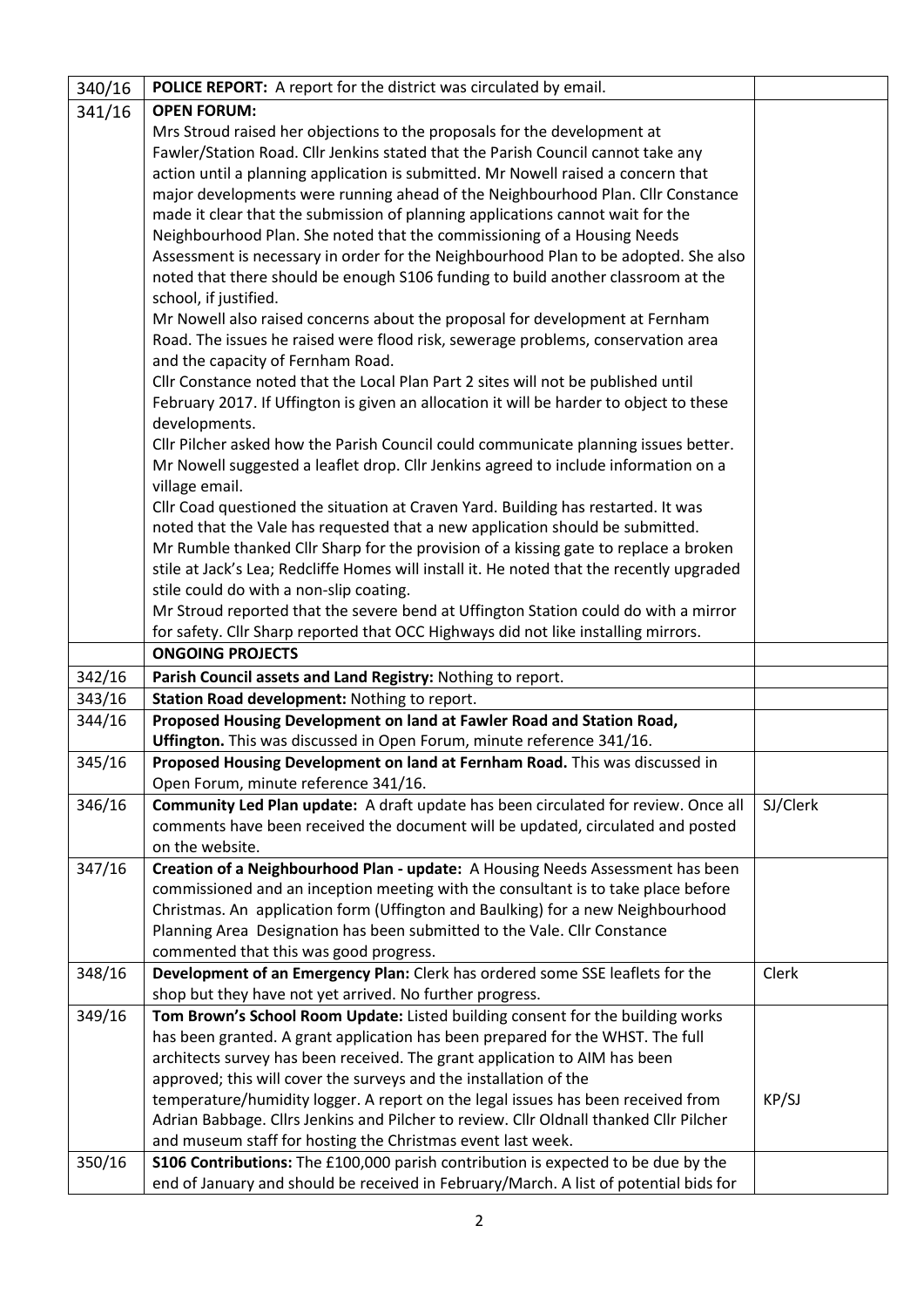|        | the funds was circulated. The Parish Council will create a procedure to deal with                                                                   |               |
|--------|-----------------------------------------------------------------------------------------------------------------------------------------------------|---------------|
|        | these applications. Cllr Jenkins to update the existing grants policy to cover this.                                                                |               |
|        | Debate followed on the percentage of any project that would be funded. There was                                                                    |               |
|        | agreement that projects should not generally be funded to 100% but there was no                                                                     |               |
|        | consensus on whether there should be a fixed maximum.                                                                                               |               |
| 351/16 | Update of MUGA installation: The opening ceremony went well. Cllr Oberman                                                                           | <b>CLOSED</b> |
|        | thanked Mr Rumble and his group for cutting back the turf around the tarmac.                                                                        |               |
| 352/16 | Update on Community Art Project: The artist has been approved. An initial meeting                                                                   |               |
|        | was held. The artist will now produce a proposal which will be shared with the                                                                      |               |
|        | village.                                                                                                                                            |               |
| 353/16 | Speed Reduction Measures on Fawler Road: Messagemaker's costs were presented.                                                                       | Clerk         |
|        | Clerk to ask them to provide a formal quote. Cllr Sharp reminded the meeting of the                                                                 |               |
|        | Speedwatch initiative, in which repeat offenders can be prosecuted.                                                                                 |               |
| 354/16 | Playdale Quote for work in the Play Area: Ongoing. The project cannot be                                                                            |               |
|        | progressed until the S106 money has been received. Keep on the agenda.                                                                              |               |
| 355/16 | Update on other projects: None.                                                                                                                     |               |
|        | <b>PLANNING MATTERS</b>                                                                                                                             |               |
| 356/16 | <b>New Applications to be considered:</b>                                                                                                           |               |
|        | None.                                                                                                                                               |               |
|        | Cllr Constance reported that the application to build two sheds for agricultural                                                                    |               |
|        | purposes at Baulking Lakes has been refused and the applicants requested to submit                                                                  |               |
|        | a planning application.                                                                                                                             |               |
|        | <b>FINANCE</b>                                                                                                                                      |               |
| 357/16 | <b>To approve December</b>                                                                                                                          |               |
|        | payments and sign cheques:                                                                                                                          |               |
|        | A full list of payments is attached to these minutes. Cllrs Oberman and Oldnall                                                                     |               |
|        | proposed and seconded approval of payments totalling £3147.95. RESOLVED. The                                                                        |               |
|        | cheques were signed.                                                                                                                                |               |
|        | Draft budget for 2017/18: There was agreement in principle to a £20k precept. Cllr                                                                  |               |
|        | Oldnall proposed; Cllr Pilcher seconded. RESOLVED. It was agreed to approve the                                                                     |               |
|        | budget allocation at the January meeting. Cllr Oldnall questioned what happened to                                                                  |               |
|        | museum trust funds. He would like to see a forward plan budget for that account.                                                                    |               |
|        | Request for donation: A request for a donation from the school toward the cost of a                                                                 |               |
|        | Christmas tree was discussed. It was agreed not to approve a donation at this time.                                                                 | SJ            |
|        | Cllr Jenkins to respond to the school. Grant requests need to be planned in advance                                                                 |               |
|        | and put forward in accordance with the Grants and Donations policy.                                                                                 |               |
|        | Burial Fees: A review of burial fees will be on the January agenda.                                                                                 |               |
|        | Memorial bench: It was noted that the new bench on the Jubilee Field was gifted to                                                                  | Clerk         |
|        | the Parish by Tom Scrivens. Insurers need to be informed.                                                                                           |               |
|        |                                                                                                                                                     |               |
|        |                                                                                                                                                     | Clerk         |
|        | <b>ANNUAL/QUARTERLY REVIEWS</b>                                                                                                                     |               |
| 358/16 | None.                                                                                                                                               |               |
| 359/16 | <b>UPKEEP (INC. WATERCOURSES)</b>                                                                                                                   |               |
|        | Oxfordshire Together: A report has been produced on grip maintenance. Still<br>awaiting a map. The meeting decided not to take this on for 2017/18. | <b>CLOSED</b> |
|        |                                                                                                                                                     | <b>CLOSED</b> |
|        | Stile on Upper Common Lane: This has been completed                                                                                                 |               |
|        | The Mound: The tree survey will report on the suitability of the trees on the mound.                                                                |               |
|        | Tree Survey: This is ongoing.<br>Field Tidy: The next field tidy will be on the weekend of 18/19 March.                                             |               |
|        | Bicycle: The bicycle by the village sign is looking neglected and needs to be removed                                                               |               |
|        | or refurbished. Cllr Oberman to talk to Claire Whitfield about what should be done.                                                                 | <b>FO</b>     |
|        | <b>GENERAL</b>                                                                                                                                      |               |
|        |                                                                                                                                                     |               |